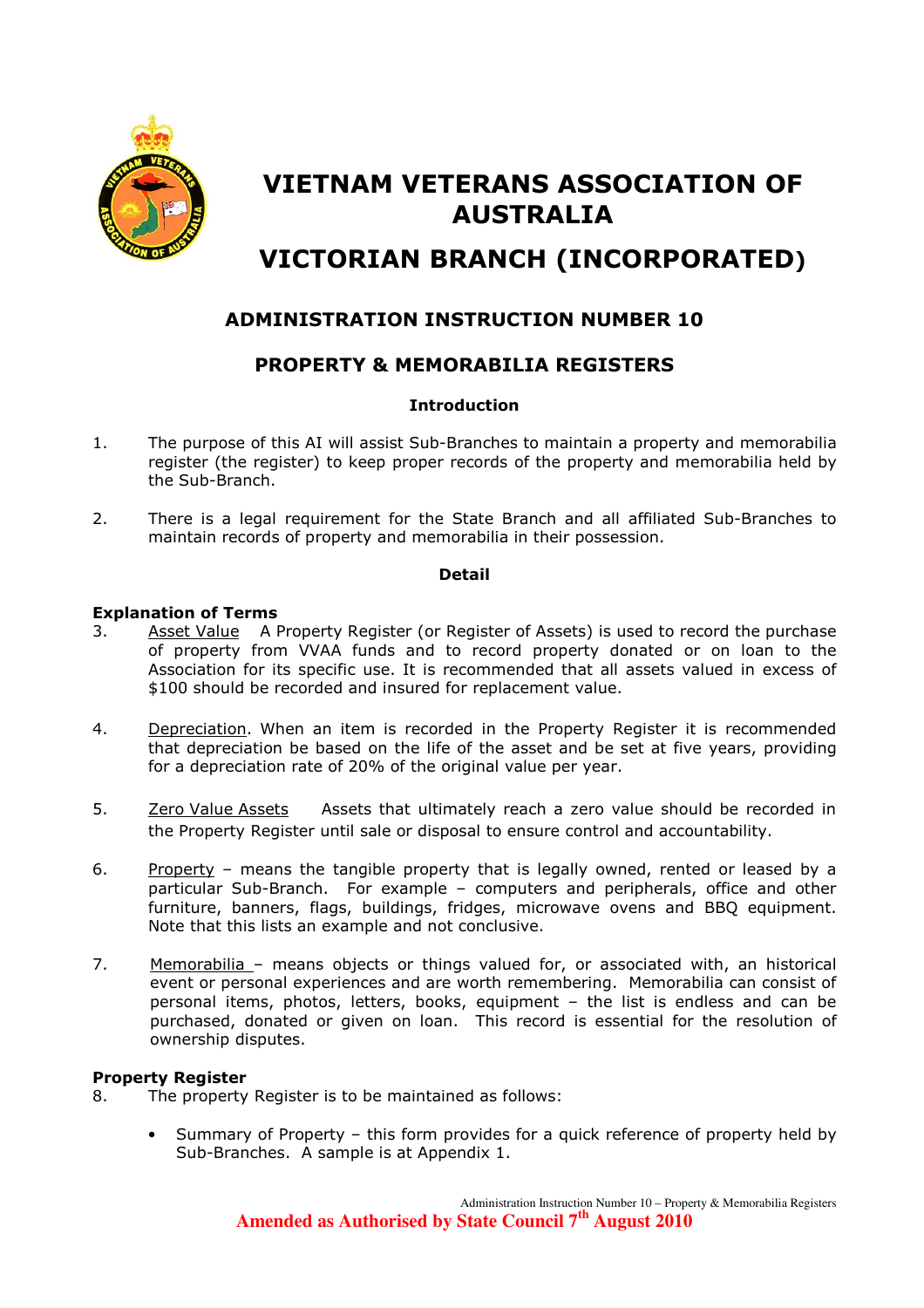- Property Register Form this form provides for the maintenance of individual items as held by Sub-Branches. A sample is at Appendix 2.
- 9. The Property Register will assist Sub-Branches with determining what property assets they have and their individual worth for reporting purposes of financial reporting under the Veterans Act 2005.

#### Memorabilia Register

- 10. The Memorabilia Register needs to be maintained as follows:
	- Summary of Memorabilia this form provides for a quick reference of property held by Sub-Branches. A sample is at Appendix 3.
	- Memorabilia Register Form this form provides for the maintenance of individual items as held by Sub-Branches. A sample is at Appendix 4.

#### **Conclusion**

- 11. Copies of the forms required for the maintenance of both the property and memorabilia registers are available electronically from the State Secretary.
- 12. Sub-Branches need to ensure that a property and memorabilia register is held by the Sub-Branch are registered and properly accounted for. This Administration Instruction provides advice for Sub-Branches for this occur.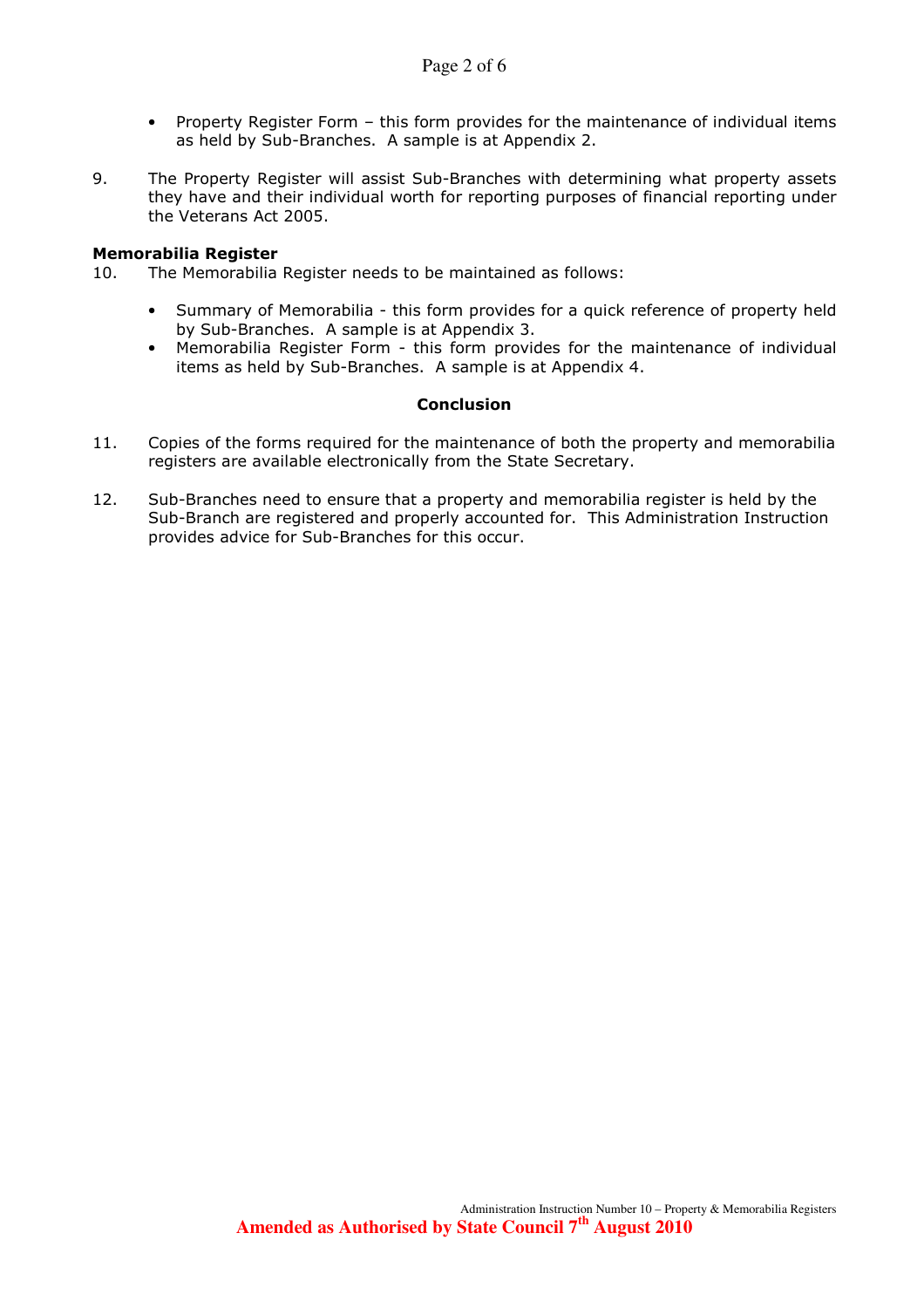APPENDIX 1 TO AI NO 10

## (SUB-BRANCH NAME) PROPERTY REGISTER SUMMARY OF PROPERTY

| SN           | <b>Property Description</b>                 |
|--------------|---------------------------------------------|
| $\mathbf{1}$ | Kelvinator 340 litre refrigerator (EXAMPLE) |
|              |                                             |
|              |                                             |
|              |                                             |
|              |                                             |
|              |                                             |
|              |                                             |
|              |                                             |
|              |                                             |
|              |                                             |
|              |                                             |
|              |                                             |
|              |                                             |
|              |                                             |
|              |                                             |
|              |                                             |
|              |                                             |
|              |                                             |
|              |                                             |
|              |                                             |
|              |                                             |
|              |                                             |
|              |                                             |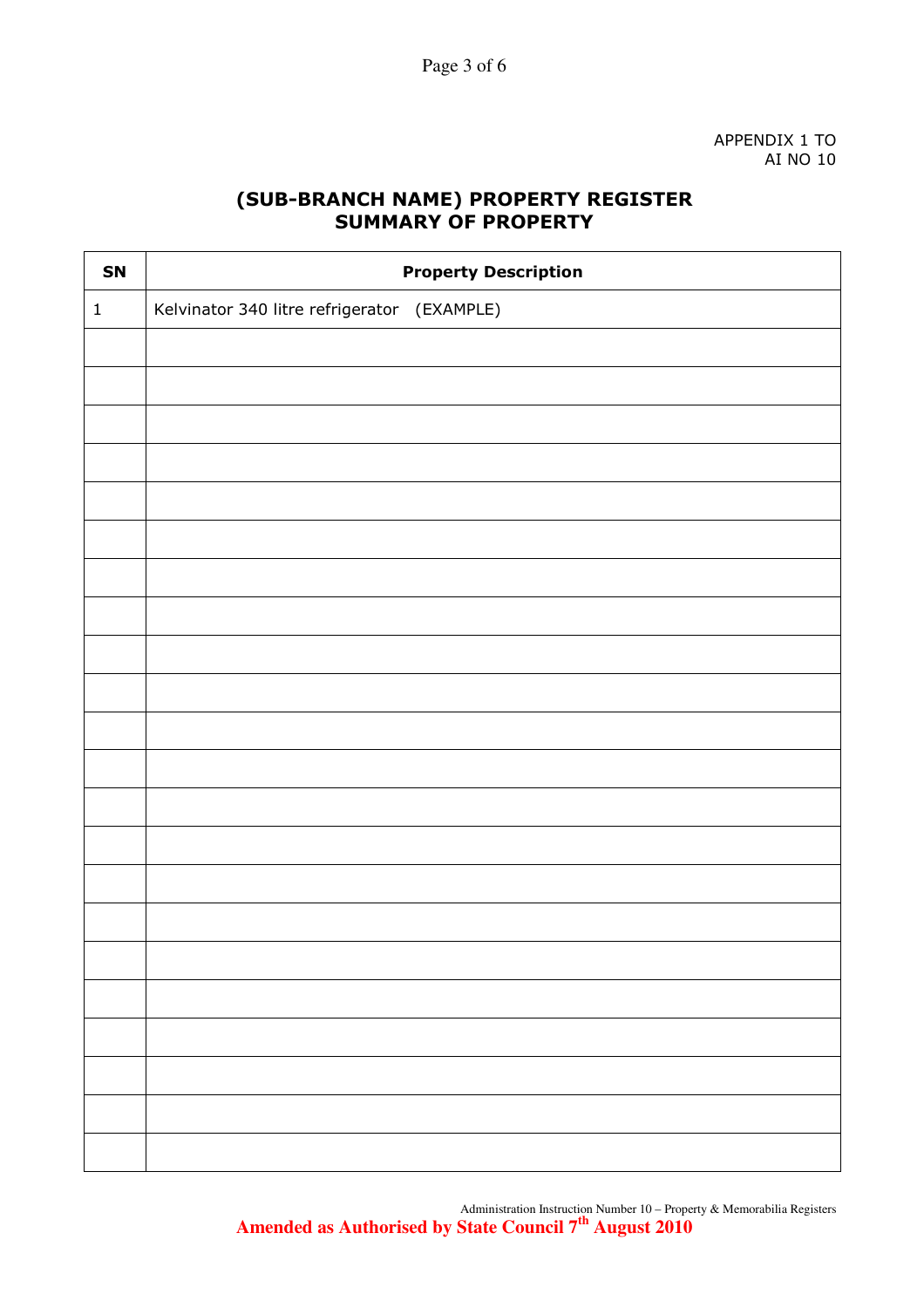Page 4 of 6

APPENDIX 2 TO AI NO 10

## PROPERTY REGISTER ASSET DESCRIPTION

| <b>Asset Number:</b>         | EXAMPLE                                           |
|------------------------------|---------------------------------------------------|
| <b>Asset Description:</b>    | Kelvinator 340 litre refrigerator                 |
| <b>Quantity:</b>             | 1                                                 |
| Location:                    | Sub-Branch Headquarters - Anderson St, Melbourne. |
| <b>Date Asset Purchased:</b> | 1 February 2005                                   |
| <b>Asset Purchase Price:</b> | \$550.00                                          |
| <b>Depreciation Rate:</b>    | <b>20%</b>                                        |

#### Depreciation Record

| <b>Date</b>     | <b>Value</b> | <b>Depreciated Value</b> |
|-----------------|--------------|--------------------------|
| 1 February 2006 | \$550.00     | \$440.00                 |
|                 |              |                          |
|                 |              |                          |

#### Disposal

| <b>Date</b> | <b>To Whom</b> | <b>Monies</b><br><b>Received</b> | <b>Comments</b> |
|-------------|----------------|----------------------------------|-----------------|
|             |                |                                  |                 |

Additional Comments: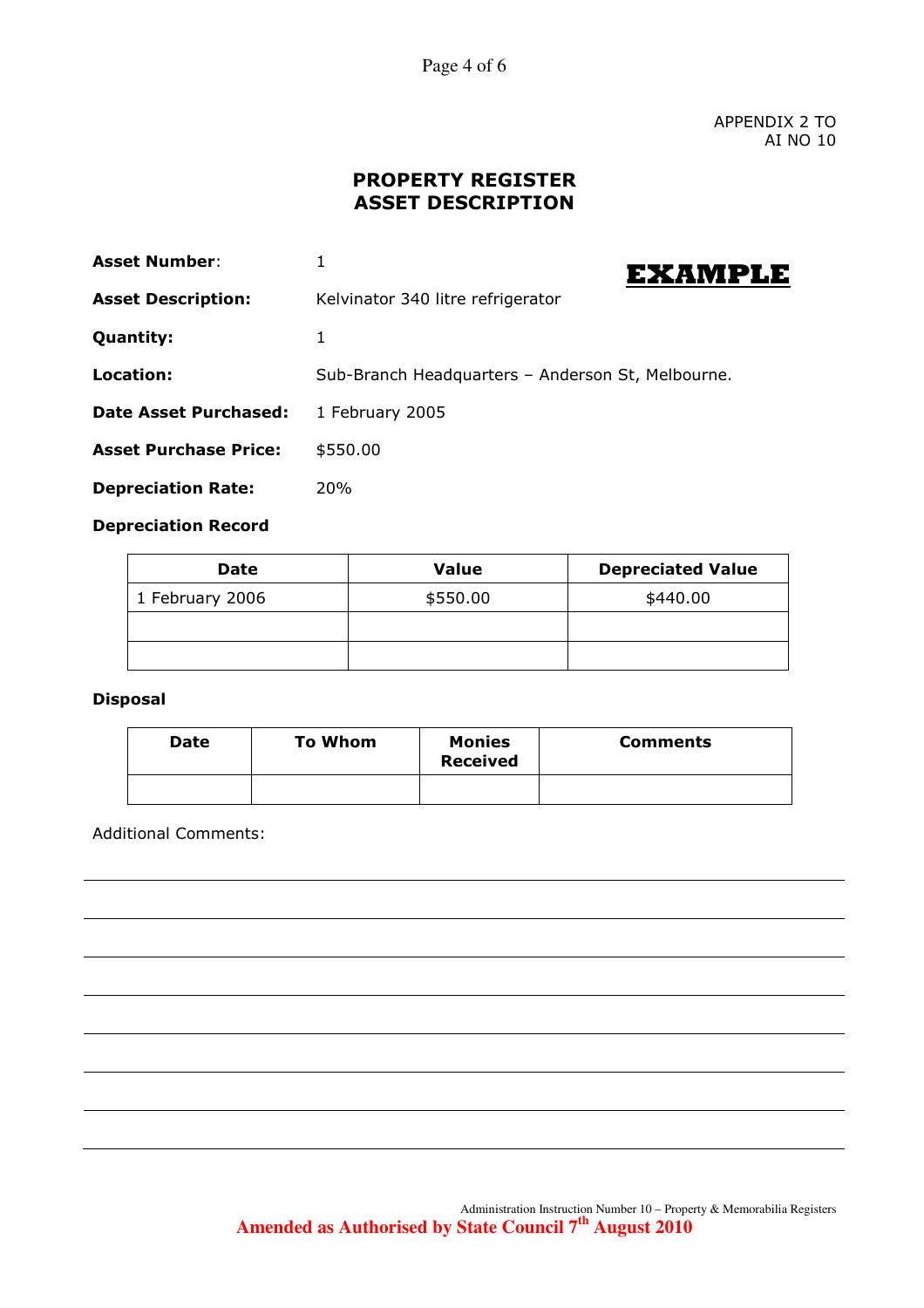### (SUB-BRANCH NAME) MEMORABILIA REGISTER SUMMARY OF MEMORABILIA

| SN           | <b>Property Description</b>        | <b>Source</b>       |
|--------------|------------------------------------|---------------------|
| $\mathbf{1}$ | World War One Steel British Helmet | <b>Billy Bloggs</b> |
|              | <b>EXAMPLE</b>                     |                     |
|              |                                    |                     |
|              |                                    |                     |
|              |                                    |                     |
|              |                                    |                     |
|              |                                    |                     |
|              |                                    |                     |
|              |                                    |                     |
|              |                                    |                     |
|              |                                    |                     |
|              |                                    |                     |
|              |                                    |                     |
|              |                                    |                     |
|              |                                    |                     |
|              |                                    |                     |
|              |                                    |                     |
|              |                                    |                     |
|              |                                    |                     |
|              |                                    |                     |
|              |                                    |                     |
|              |                                    |                     |
|              |                                    |                     |